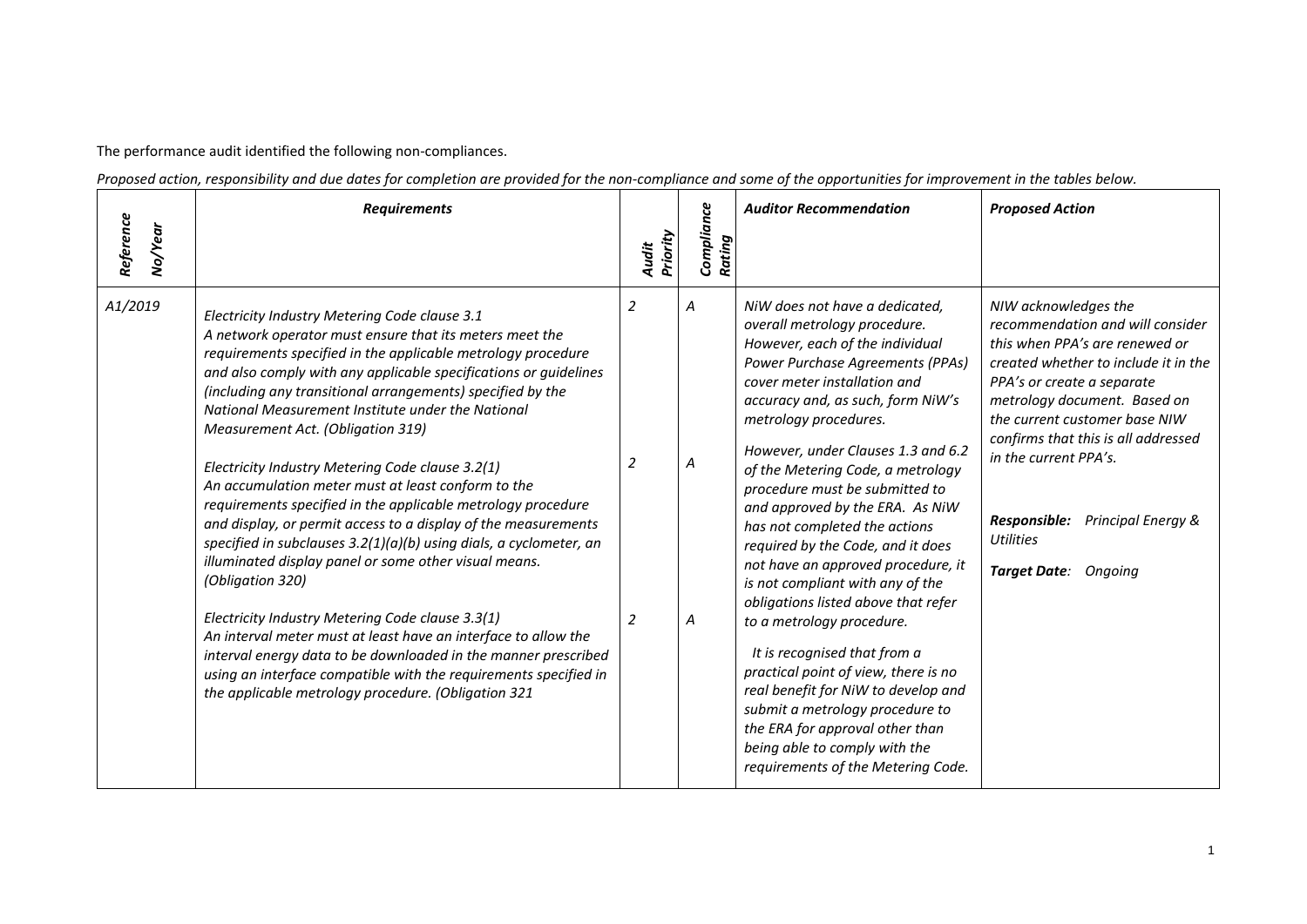| Reference<br>No/Year | <b>Requirements</b>                                                                                                                                                                                                                                                                                                                                                                                                                                                                                                                                                                                                                                                                                                                                                                                                                                                                                                                                                                                                                                                                                                                                                                                                                           | Priority<br>Audit | Compliance<br>Rating | <b>Auditor Recommendation</b>                                                                                                                                                                                                                                                                                                                                                                                                                                                                                                                                                                                                                                                                                                                                                                                                 | <b>Proposed Action</b> |
|----------------------|-----------------------------------------------------------------------------------------------------------------------------------------------------------------------------------------------------------------------------------------------------------------------------------------------------------------------------------------------------------------------------------------------------------------------------------------------------------------------------------------------------------------------------------------------------------------------------------------------------------------------------------------------------------------------------------------------------------------------------------------------------------------------------------------------------------------------------------------------------------------------------------------------------------------------------------------------------------------------------------------------------------------------------------------------------------------------------------------------------------------------------------------------------------------------------------------------------------------------------------------------|-------------------|----------------------|-------------------------------------------------------------------------------------------------------------------------------------------------------------------------------------------------------------------------------------------------------------------------------------------------------------------------------------------------------------------------------------------------------------------------------------------------------------------------------------------------------------------------------------------------------------------------------------------------------------------------------------------------------------------------------------------------------------------------------------------------------------------------------------------------------------------------------|------------------------|
| A1/2019              | Electricity Industry Metering Code clause 3.10<br>A network operator must ensure that any programmable<br>settings within any of its metering installations, data loggers or<br>peripheral devices, that may affect the resolution of displayed or<br>stored data, meet the relevant requirements specified in the<br>applicable metrology procedure and comply with any applicable<br>specifications or guidelines specified by the National<br>Measurement Institute under the National Measurement Act.<br>(Obligation 336)<br>Electricity Industry Metering Code clause 3.12(2)<br>A network operator must ensure that instrument transformers in<br>its metering installations comply with the relevant requirements<br>of any applicable specifications or guidelines (including any<br>transitional arrangements) specified by the National<br>Measurement Institute under the National Measurement Act<br>and any requirements specified in the applicable metrology<br>procedure. (Obligation 343)<br>Electricity Industry Metering Code, clause 5.21(4)<br>A test or audit under subclause 5.21(1) is to be conducted in<br>accordance with the metrology procedure and the applicable<br>service level agreement. (Obligation 415) | 2<br>2<br>2       | Α<br>Α<br>Α          | NiW may wish to consider<br>submitting a metrology procedure<br>to the ERA for approval but it is<br>accepted that the information<br>included in the PPAs adequately<br>covers the metering of NiW's<br>customers' usage. As a result, there<br>is no mandatory recommendation<br>for this obligation although NiW will<br>continue to be non-compliant<br>against the requirements.<br>As noted, there is no mandatory<br>recommendation for this obligation<br>although NiW will continue to be<br>technically non-compliant against<br>the requirements of these<br>obligations<br>NiW may wish to consider<br>submitting a metrology procedure<br>to the ERA for approval but it is<br>accepted that in practice the<br>information included in the PPAs<br>adequately covers the metering of<br>NiW's customers' usage. |                        |